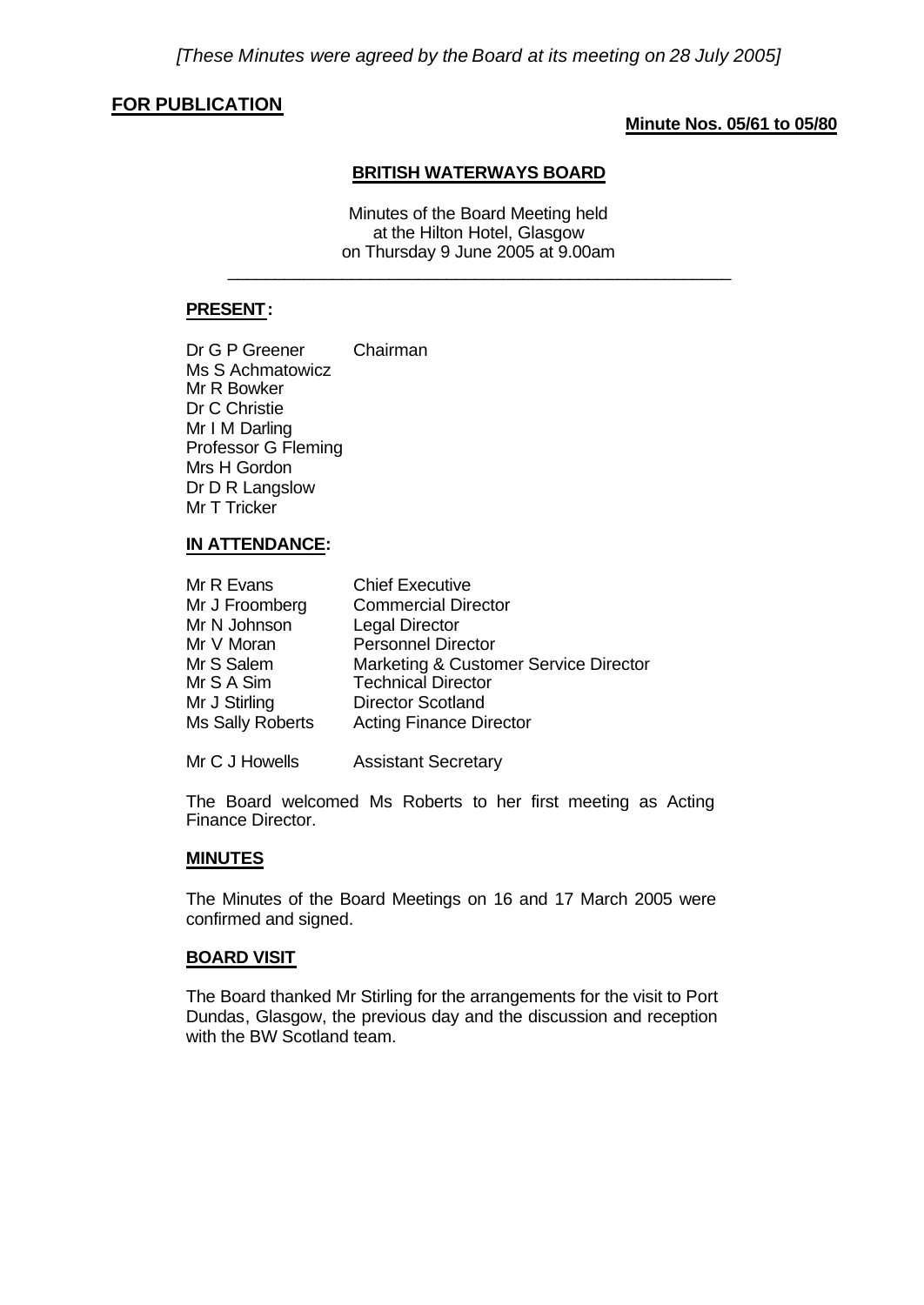## **MATTERS ARISING**

## **Board Members' Remuneration (Minute 05/30)**

05/61 The Chairman reported that he and the Chief Executive would be meeting the new Waterways Minister, Mr Jim Knight, MP, on 15<sup>th</sup> June. They had asked for Board Members' remuneration to be a discussion item and would follow this up with a detailed letter.

#### **Chairman's Appointment (Minute 05/40)**

05/62 The Chairman confirmed that he would write to DEFRA to put on record the Board's views on the process for the appointment of future BW Chairmen.

## **CHIEF EXECUTIVE'S REPORT & FINANCIAL REVIEW**

05/63 The Board noted BWB 3189.

### **Performance Overviews 2004/05**

05/64 The Chief Executive referred to the Performance Overview highlighting the "high", "noteworthy" and "low" outcomes of 2004/05. He felt the overall performance was creditable. The main lesson that had emerged from the end of year review and was being addressed was the need for clearly understood and measurable milestones.

> The Acting Finance Director then highlighted the main features of the Financial Review for the year ended 31 March 2005. Points in the discussion included:

- the contingency of £2.9 million had not been used and would be rolled forward. This was welcomed as a good result;
- the Executive confirmed in regard to the impairment charges associated with two commercial fisheries (Makins and Blythe) that a full review of the causes and lessons for the future was underway and the Board would be advised of the outcome. The need for a "hands-on" and focussed commercial approach to new leisure investments from the outset was acknowledged:
- more generally, the focus on EVC in the business now enabled the true cost/benefit of enterprises to be identified thereby allowing objective decisions and avoiding past mistakes;
- the additional cost of agency staff under payroll was questioned e.g. whether it was pragmatically based or had become systemic and the Personnel Director confirmed he would investigate further;

Board Members highlighted two issues that had emerged in the discussion of EVC at the reception with the BW Scotland team the previous evening. The first was that the "profit generating" and "value consuming" dichotomy characterised the latter in a negative way, which could easily be misunderstood by those not familiar with the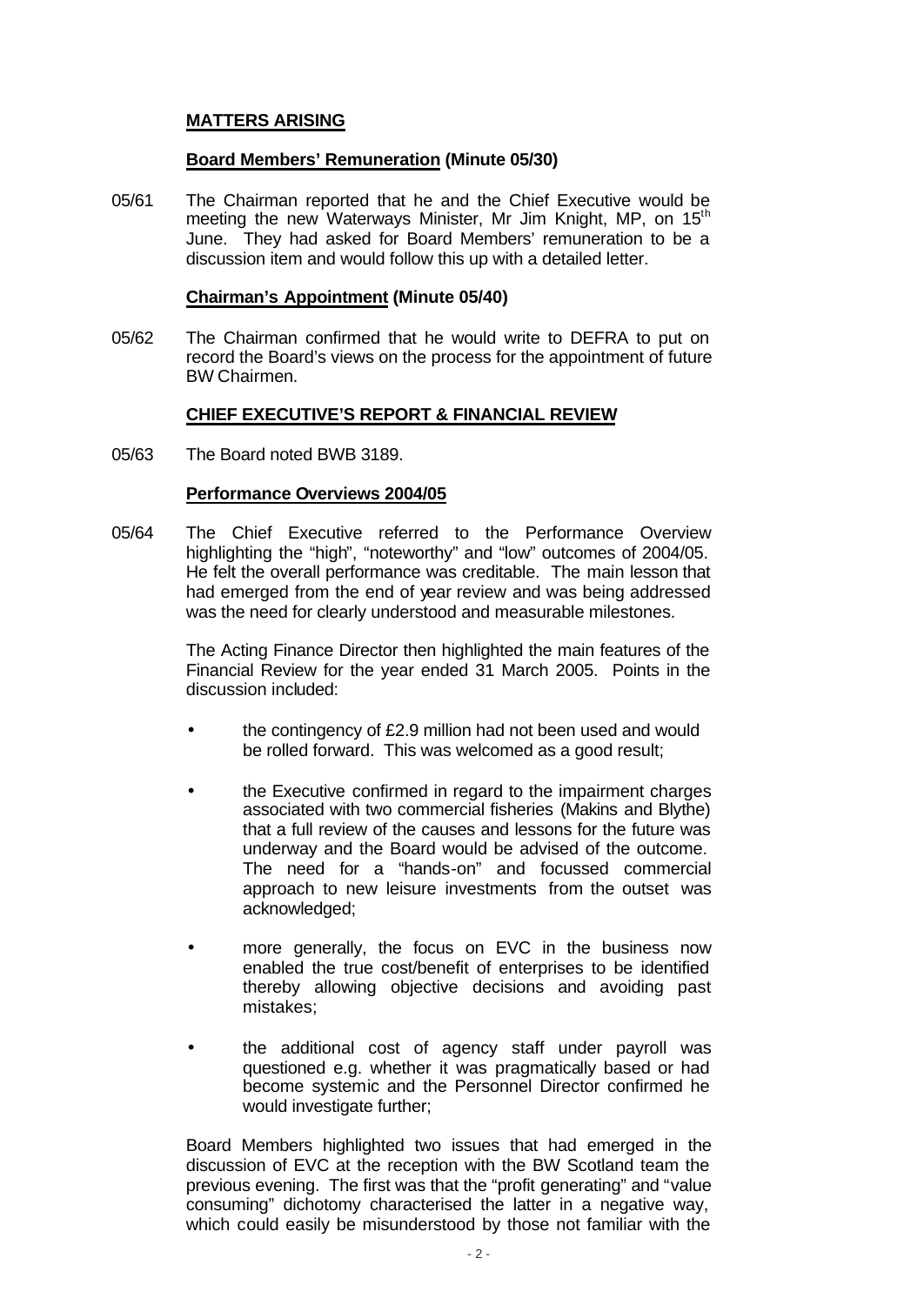concept. The positive contribution, particularly of core assets to the business, needed to be better explained.

Similarly, EVC was not the only pertinent measure of performance of BW as a public service exemplar organisation. Social and environmental benefit was still not clearly defined and measured. Work was in hand on this in several areas in BW and outside. The Board agreed that this needed to be brought together so that it could be incorporated into strategic thinking in terms of valuing assets and guiding spending decisions. This would be a topic when the outline Strategic Business Plan was discussed in September.

#### **Technical Director**

05/65 Progress in appointing a Technical Director to succeed Mr Sim, who retires in February, was noted. Whilst Mr Bowker and Professor Fleming would be directly involved as members of the interview panel, it was also agreed all other Board Members would be kept fully informed.

#### **Risk**

05/66 Referring to the risk dartboard, the Chief Executive re-confirmed the Executive approach to the "red" and "yellow" risks it contained. Red was actively managed and remained the priority until there was greater confidence that the risk was under control. For yellow risks, whilst they were being controlled, there was no complacency; they were only manageable if the controls succeeded.

> Dr Langslow added that the Audit Committee regularly reviewed the risks and had accepted the adequacy of management action at its recent meeting.

#### **Stakeholder Relations**

05/67 The Legal Director advised that a successor to Mr Edell as Waterways Ombudsman had been selected by the Waterways Ombudsman Committee and her appointment would be publicly announced by the Committee shortly.

> It was noted that the first meeting of the British Waterways Advisory Forum was held on 11 May. Meetings were being held with the Chairman (Mr Pridding) and Vice-Chairman (Dr Fletcher) on how to get maximum benefit from the discussion forum. The Memorandum of Understanding codifying the work of the Forum had been signed.

> Mr Bowker referred to the Fair Trading Group update given to the Audit Committee on 26 May. He highlighted the constructive meetings both the Group and the Chief Executive had attended separately with representatives of BMF. BW's proposal to invite the Office of Fair Trading to discuss its fair trading procedures and any potential shortcomings had been particularly welcomed by BMF. The invitation had been issued.

#### **Chief Executive's Briefing**

05/68 Board Members received amplification on topics in the Chief Executive's Briefing.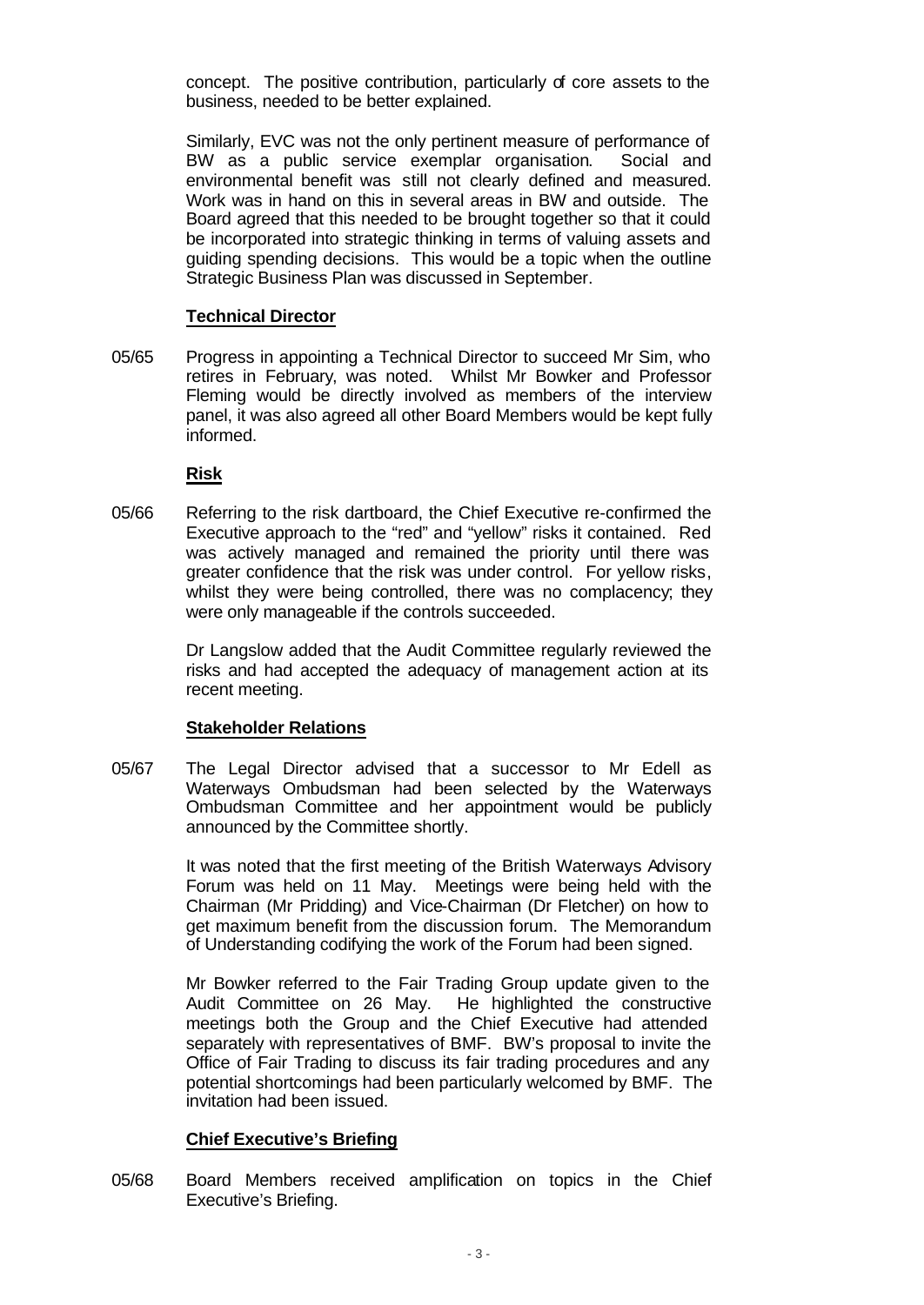On the consultation on licence fee structure and the proposed reclassification of multi-user boats and continuously cruising boats into the higher rate category, Mr Salem explained that the case for this had been made by the economic consultants OXERA. It would be handled sensitively, including some pre-consultation discussion with user groups.

The Technical Director explained that the issue with the Caen Hill Flight was that most of the gates had been renewed at the same time some 20 years ago and were now all reaching the end of their normal life-span.

### **Complaints**

05/69 The Board reviewed the Summary of Complaints data for Quarter 4 2004/05 and noted the actions the Executive were taking to ensure the 20 working day response standard would be met at all times.

### **END-TO-END REVIEW – PROGRESS REPORT**

05/70 The Board noted BWB 3186, reporting progress on the Governance Letter, on securing wider powers for BW through the Natural Environment & Rural Communities Bill, and on the contract with Government. This would be the main item for discussion at the meeting with the new Waterways Minister.

> Dr Christie advised that the Scottish Executive now appeared receptive to BW's view that the Governance letter should also apply in Scotland and confirmation was awaited.

> [N.B.: It was agreed at the meeting of the Board on 28 July 2005 that the paragraph above should be amended to read in part "…… Scottish Executive now appeared receptive to BW's view that a separate Governance Letter should apply in Scotland ……].

## **HEALTH & SAFETY MANAGEMENT PROGRESS REPORT**

05/71 The Board considered BWB 3190.

The Technical Director highlighted the performance of the North West Business Unit in becoming the fourth unit to go for a year without a reportable accident.

The Board expressed its appreciation of improvement in overall safety performance. The improved score in the employee minisurvey on their involvement in health and safety issues relevant to the job was a further demonstration of the progress being made.

As a member of the inquiry teams acting on behalf of the Legal Director, the Technical Director gave an update on the investigations concerning the fatal diving accident at Upper Lode on the River Severn and the fatal tractor incident on the Kennet & Avon canal. In both cases the outcome of the formal investigations was not expected until 2006.

#### **ANNUAL REPORT & ACCOUNTS 2004/05**

05/72 The Board considered the final designed draft of the Annual Report & Accounts for 2004/05 (BWB 3188).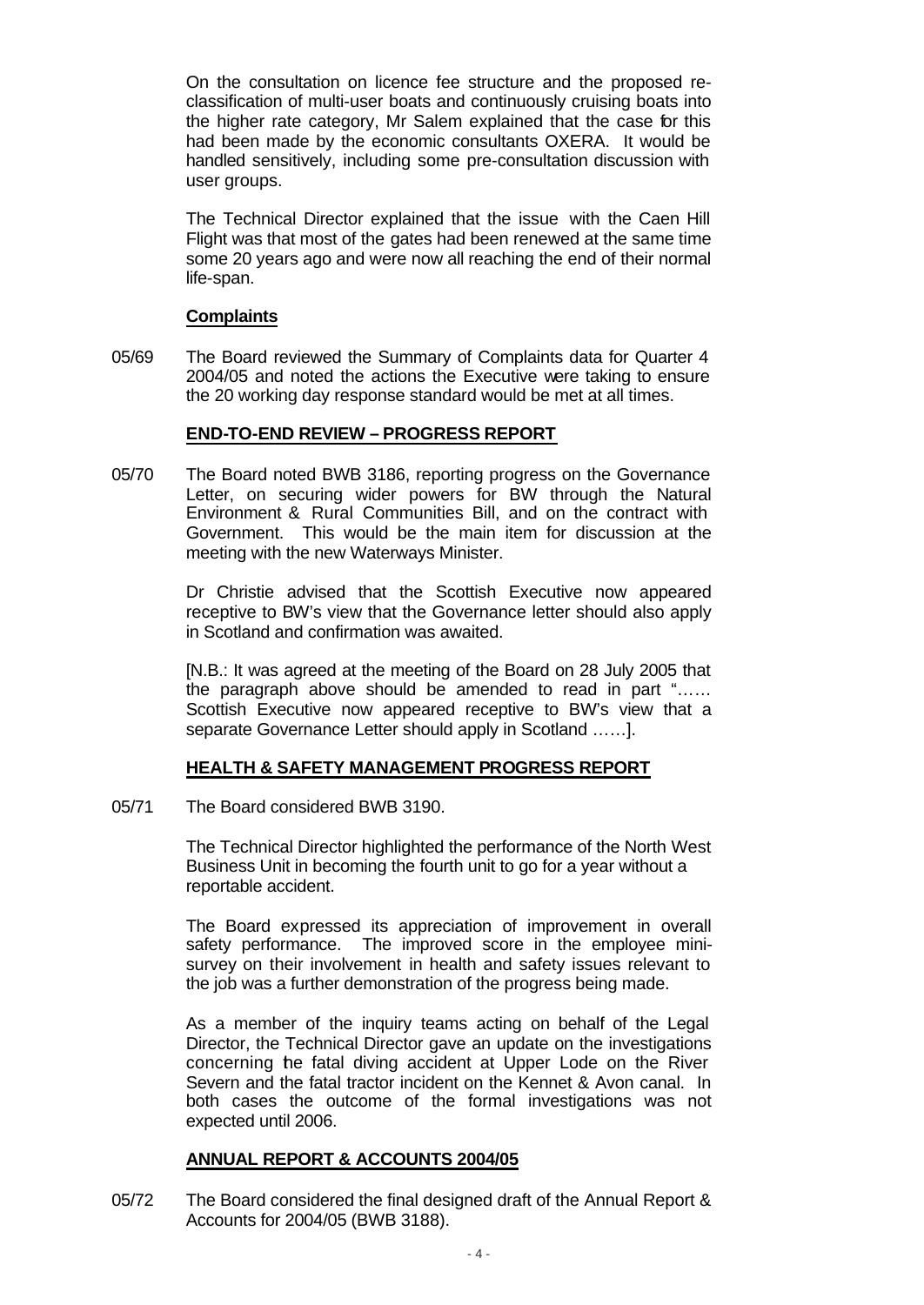The Board endorsed the overall approach to the Annual Report & Accounts 2004/05 and delegated to the Chairman, Chief Executive, Finance and Marketing and Customer Service Directors to take the final actions required to publish the document.

The Commercial Director added that the Accounts for the first 15 months reporting period of BW Marinas Limited would be completed shortly. It was agreed the Fair Trading Group Members would receive an early copy.

## **COMMERCIAL UPDATE & COMMERCIAL PROJECTS [BWB 3185]**

05/73 The Board noted the revisions to the June 2003 investment strategy and progress on the 2005/06 investment and disposal strategy.

> The importance of encouraging waterside businesses to deliver BW values was acknowledged and work on this with London canalside traders was highlighted as a good example.

> Referring to the two projects agreed at the Board Meeting on 16 March 2005, the Commercial Director advised that the acquisition of Giants Basin, Manchester, had been completed. Middle Warehouse, Manchester had been withdrawn from the market, but might reemerge as an investment opportunity.

> The Commercial Director also reported that, disappointingly, the planning application for Gloucester Quays had been "called-in" by the ODPM and would be scrutinised by a Public Inquiry. BW will now be considering the implications of this decision.

> The following commercial projects were approved on the basis set out in the memorandum.

> • **Midlands** – acquisition of a freehold portfolio of four industrial properties let to at a price of; [*Text omitted as commercially confidential].*

> > Approval was subject to completion of due diligence, addressing particularly: *[Text omitted as commercially confidential].* The outcome of the due diligence would be confirmed with the Property Sub-Group.

- **BWML Capital Call** 3 year programme of investment; *[Text omitted as commercially confidential]*;
- **Edinburgh Quay Phase 2** equity investment in Edinburgh Quay Limited for the development of Phase 2, *[Text omitted as commercially confidential].*

The Board agreed that the decision to proceed was reinforced by the planned waterspace developments adjacent to Edinburgh Quay and the increasing enthusiasm of Edinburgh City Council for the canals. The development was an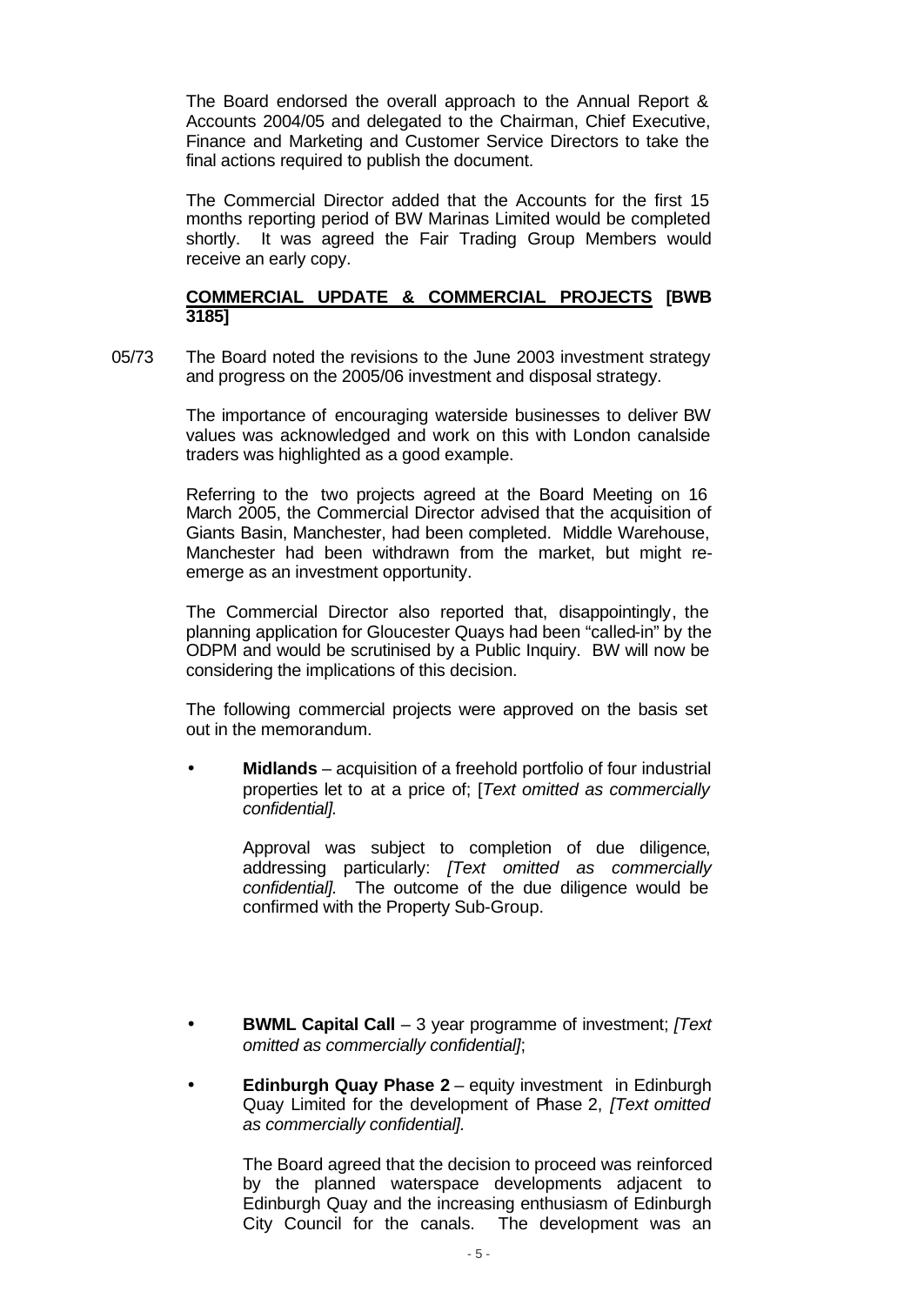important component of BW's commitment to the Scottish Executive to invest in Scotland.

- **Hale Wharf Tottenham** disposal to ISIS Waterside Regeneration for £5.0m plus overage.
- **H20 Joint Venture** increase equity from £1.46m to £1.66m for an additional scheme.

Approval was given on the basis that the report to the Property Sub-Group requested at the previous meeting (Board Minute 05/46) on best value and due process, which remained outstanding, was agreed by the Sub-Group and then confirmed to the Board.

It was agreed the Property Sub-Group will have earlier receipt in future of the relevant Board papers.

## **OPERATIONAL PROJECTS (BWB 3191)**

05/74 The following projects were approved:

## • **Stourport HLF Project - £3.17m (£1m net);**

In addition to the benefits in the report, Dr Langslow highlighted the social and environmental benefits stemming from reconnecting the town and community of Stourport to its waterway.

### • **Droitwich Canal Restoration £11.5m (£0.75m net plus risk of further £1.2m);**

Before recommending the restoration project, the Chief Executive advised that he had first satisfied himself on three key points:

- that it met BW's standards for customer satisfaction;
- that the costs and risks were clearly understood;
- that funding by BW was appropriate in terms of the many other competing demands of the network.

The Board particularly welcomed the clarity of the project proposal which was a model for others. Its relevance to the earlier debate about quantifying social benefit was also noted.

An update of the following project was noted: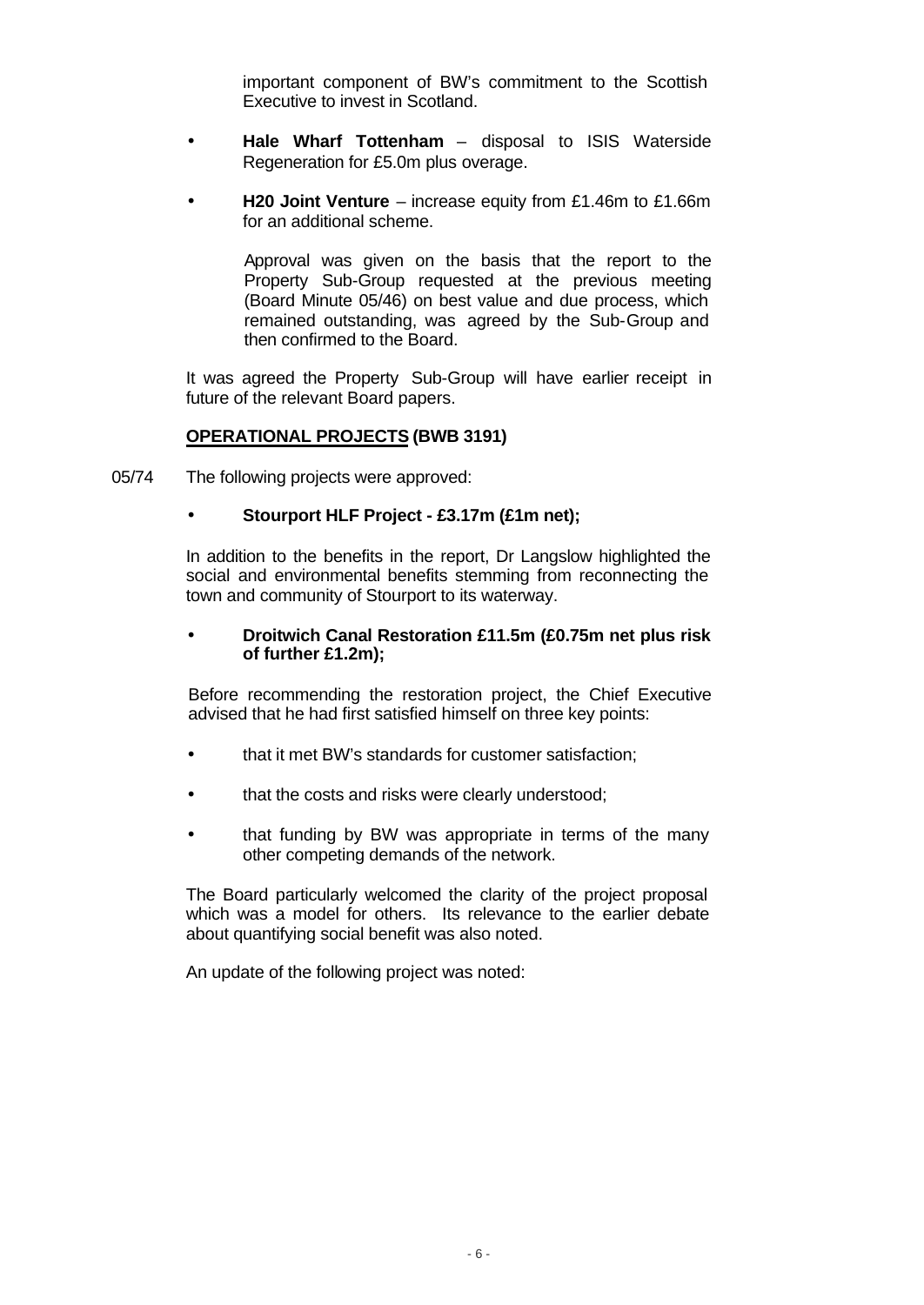# • **Liverpool Link £17.5m (£0 net);**

The Executive expected to submit a further more detailed report to the next meeting with a request for approval being submitted to the September meeting.

## **RESTORATION APPROVAL PROCESS**

05/75 The Board considered BWB 3187 by the Chief Executive.

Mr Evans advised that the reasons for introducing a restoration approval process in BW were: -

- So that BW's commitment to expanding the network could be better understood;
- To provide clarity, consistency, openness and rigour so that BW is seen to be effective and efficient;
- So that BW's commitments are clearly understood internally and externally and are proportionate to the scope and deliverability of the project.

The Board welcomed these objectives. Stakeholders and users would justifiably take a keen interest in the published process. For this reason it was essential to determine exactly what each stage comprised and how it would be applied. Use of a "Gateway" process was one possibility. Additional approval criteria were suggested for the Executive's consideration. The linkage with partners' programme sensitivities e.g. HLF also needed to be kept in mind. Finally, it was suggested BW might consider building obligations on itself into the process as well as those on others.

The Chief Executive confirmed that the process would be reassessed in the light of the Board's comments with further recommendations on its content and how it would be promulgated to follow, probably as part of the strategic debate in September. The Executive would commence using it in the business for restoration proposals with immediate effect.

## **AUDIT COMMITTEE MEETING**

05/76 Dr Langslow, Chairman of the Audit Committee, reported on the meeting of the Committee on 26 May 2005.

In addition to matters already referred to, he highlighted:

- That the External Audit had been completed and had identified no major accounting or control issues;
- On project control, the Committee had welcomed the improvement in preparation of post project appraisals;
- Three internal audit reports had shown inadequate control but the Committee had accepted the adequacy of the actions now in hand by management to address these;